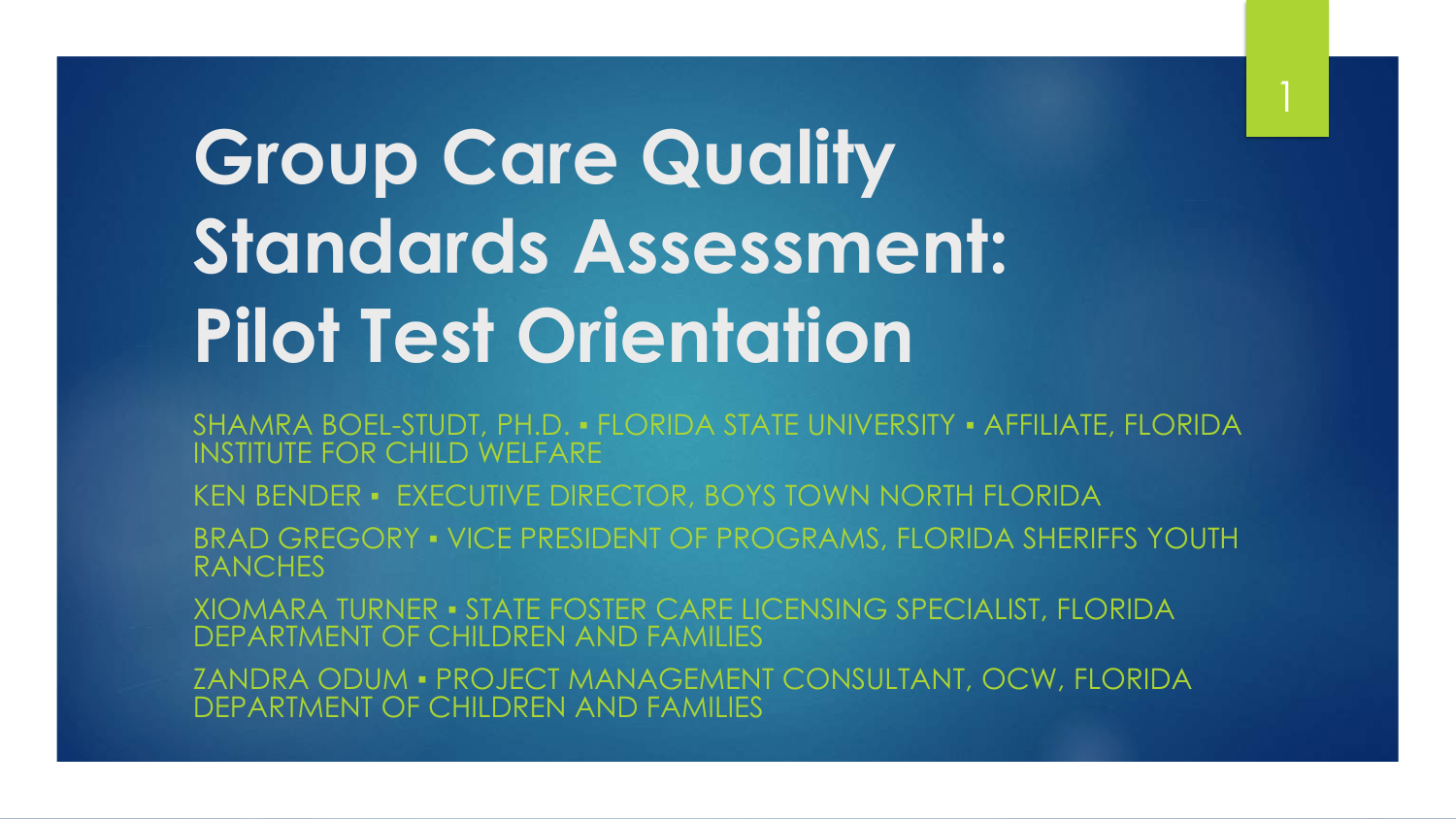## **Learning Objectives**

1. Discuss the background, purpose, and goals of the Core Quality Standards for Group Care **Initiative** 

2

- 2. Describe the development and purpose of the Group Care Quality Assessment
- 3. Identify the purpose of the pilot study of the Group Care Quality Assessment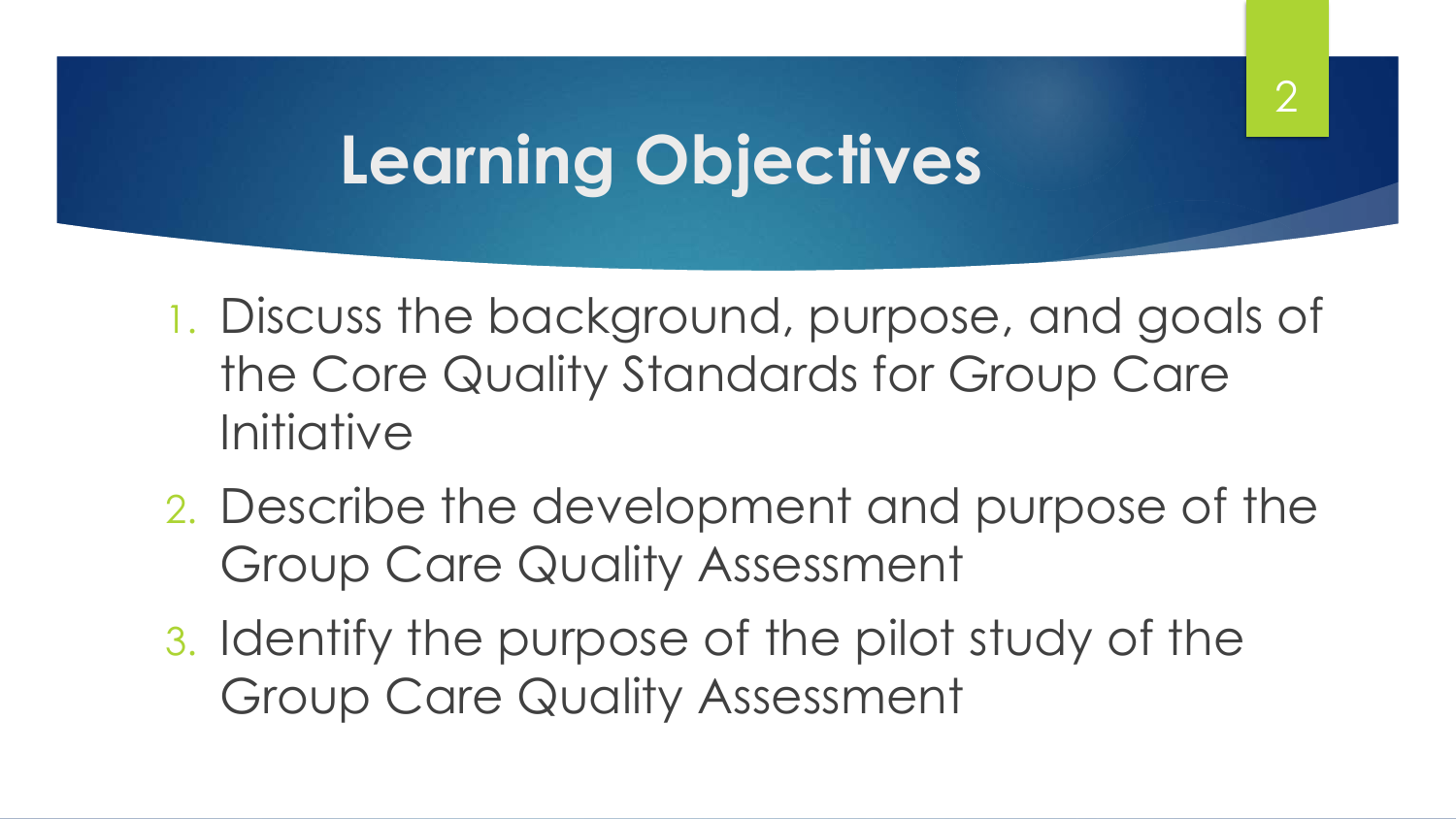### **Quality Standards for Group Care Initiative**

#### Project Phases

- **I: Development of Core Quality Standards for Group** Care
- **II: Development of Quality Assessment Tool**
- **III: Pilot Test of Quality Assessment Tool**
- IV: Field Test of Quality Assessment Tool
- V: Implementation of Quality Assessment Tool
- VI: Validation of Quality Assessment Tool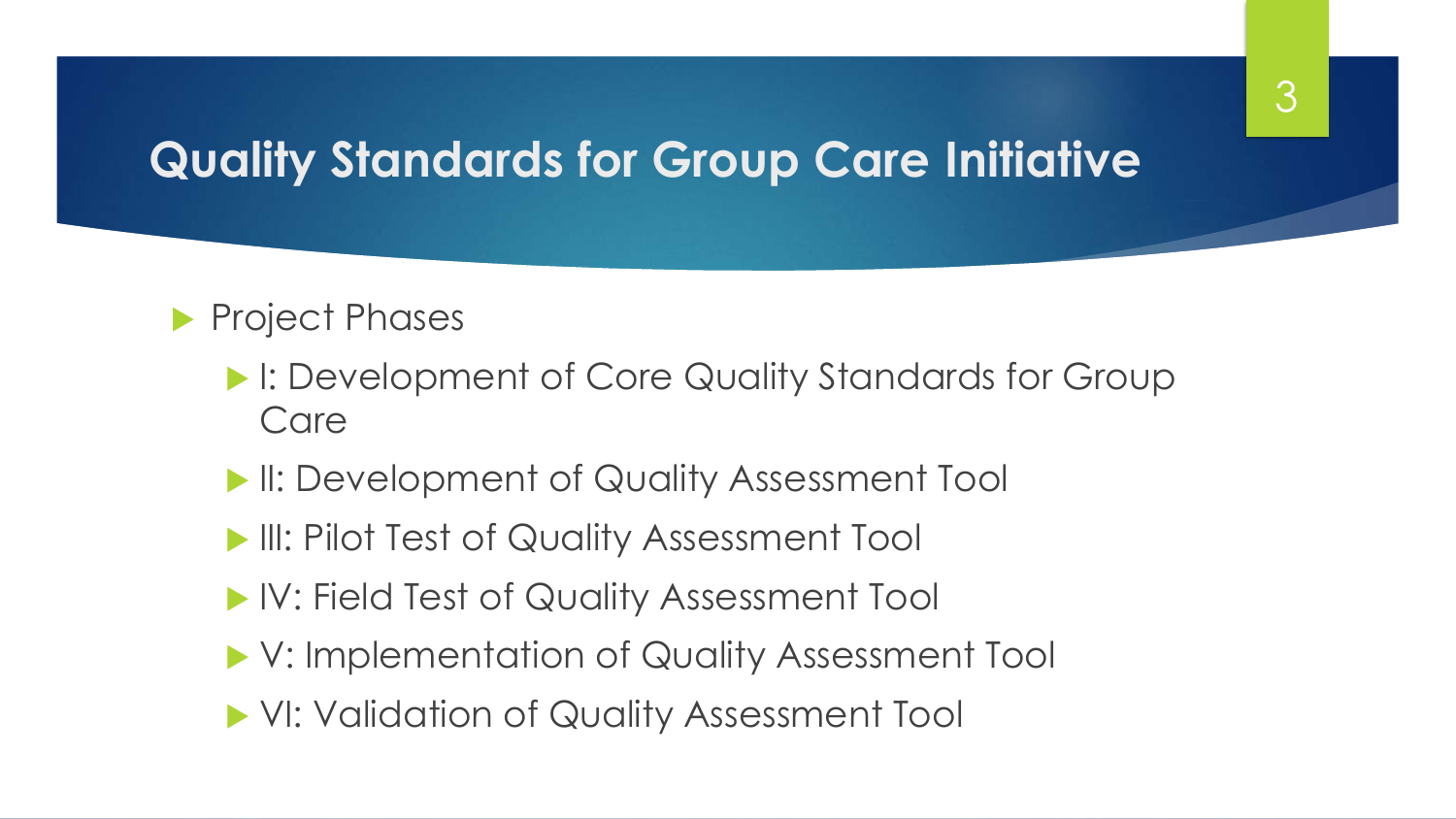## Phase I: Development of Core Quality Standards for Group Care

#### **Group Care Quality Standards Workgroup**

#### **Purpose**

**The Group Care Quality Standards workgroup was established by the** Department of Children and Families and Florida Coalition for Children (FCC) to develop a set of quality standards for Department licensed residential child care agencies, specifically residential group homes.

4

#### **Responsibilities**

- Engage the Florida Institute for Child Welfare and residential group care providers to collaborate in the development of quality standards.
- Analyze research surrounding quality standards for residential group care settings.
- Establish a set of core quality standards common to residential care settings.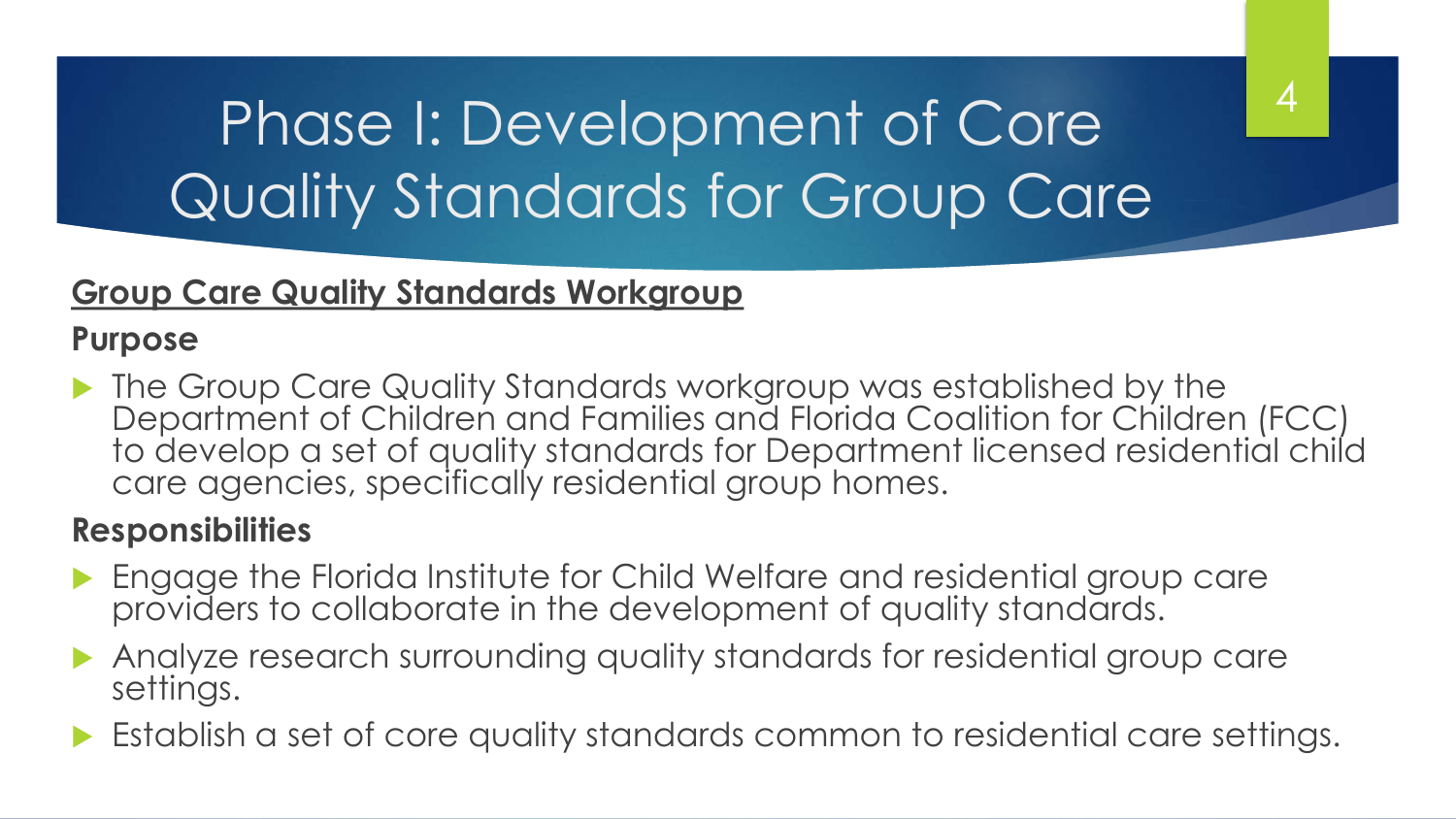### Group Care Quality Standards Workgroup Project Timeline

5

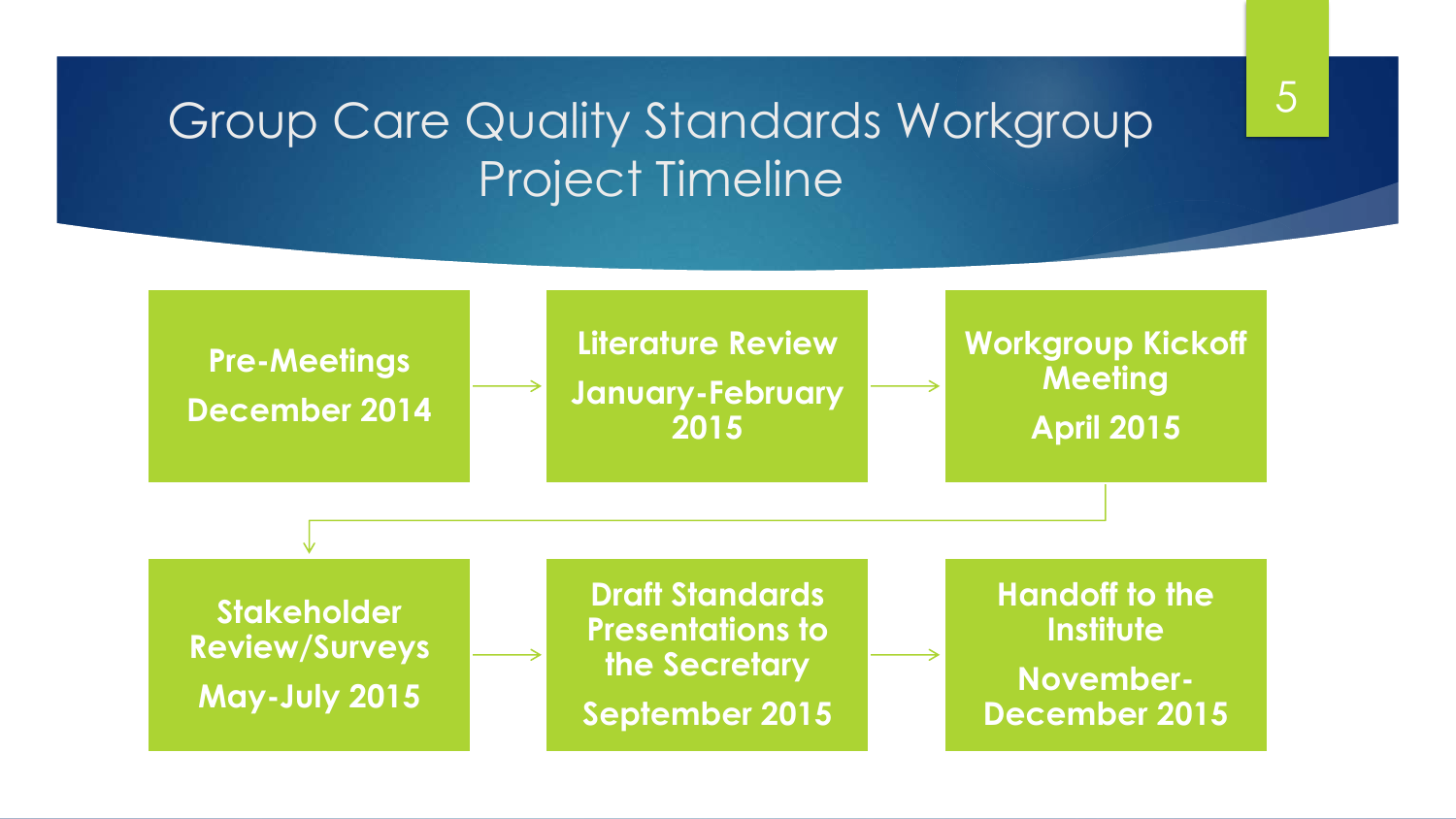## Eight Domains of Quality Practice for Residential Group Care

6

#### *Quality Standards for Group Care* **(2015):**

- Assessment, Admission, & Service/Treatment Planning
- **Positive, Safe Living Environment**
- Monitor & Report Problems
- **Family, Culture, & Spirituality**
- **Professional & Competent Staff**
- **Program Elements**
- ▶ Education, Skills, & Positive Outcomes
- **Pre-Discharge/Post-Discharge Processes**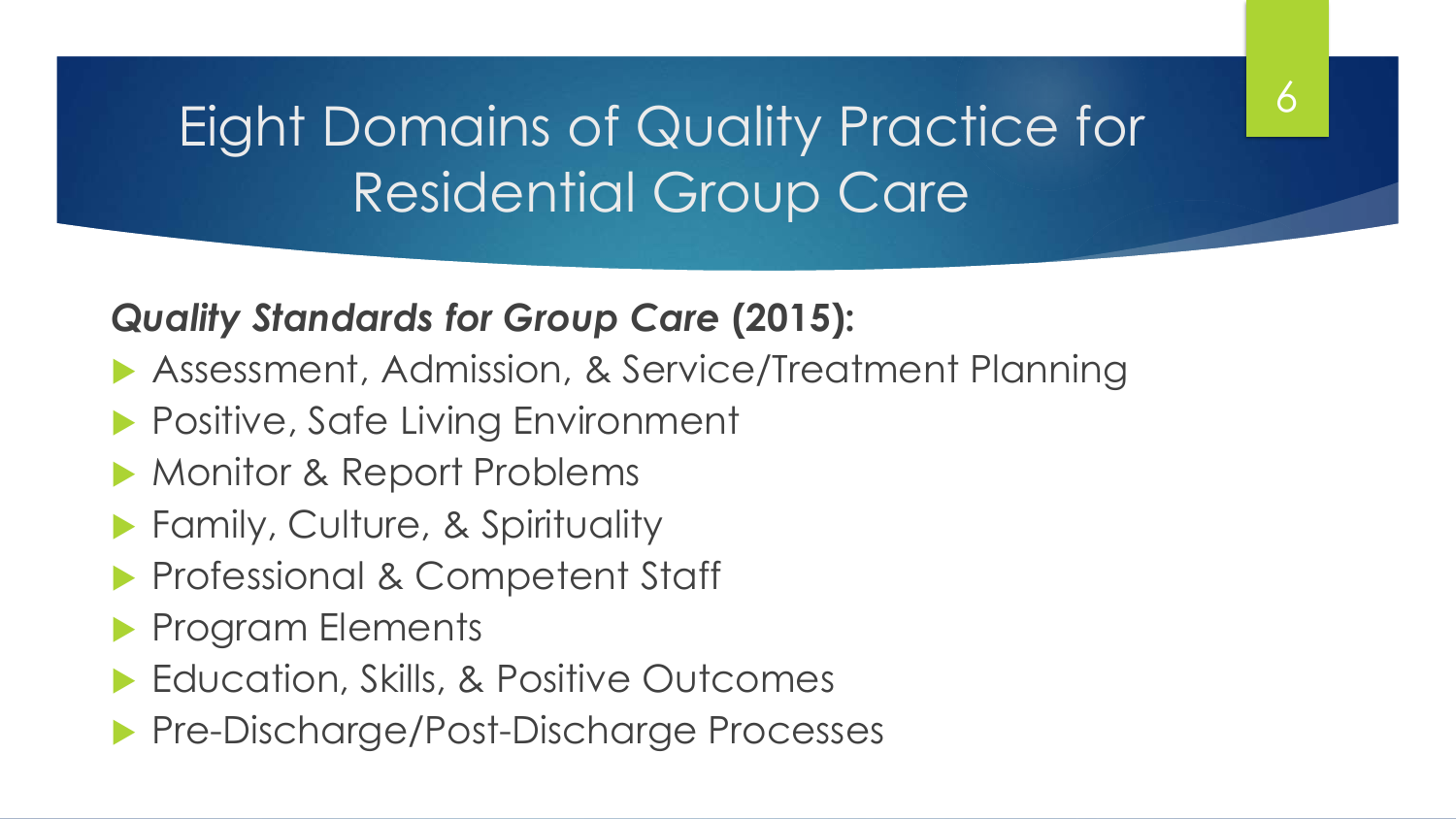## Phase II: Development of Group Care Quality Assessment Tool

7

#### **Quality Assessment Tool**

#### **Goal**

▶ Children and youth in residential group homes receive high quality care

### **Objectives**

- Assess the extent that services in group care meet core quality standards in each practice domain
	- Create rating scale designed to assess core quality standards
	- **Develop system for implementing assessment of quality in residential** group care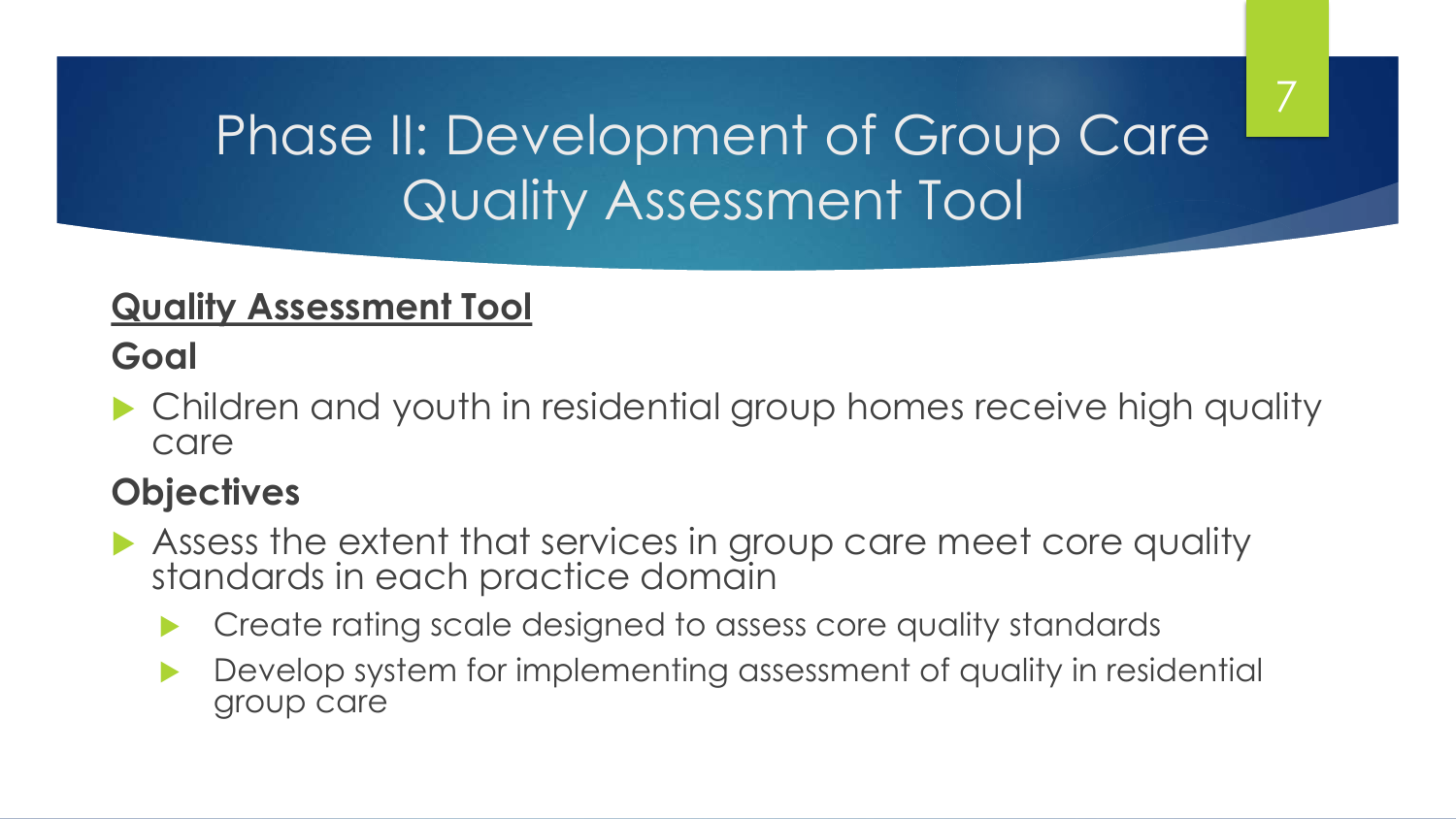8

### **Benefits**

- **Represents significant investment in group care**
- No cost to group home provider
- **Provides documented evidence of quality services and efforts to** invest in continuous improvements
- **Proactive response to call for increased accountability**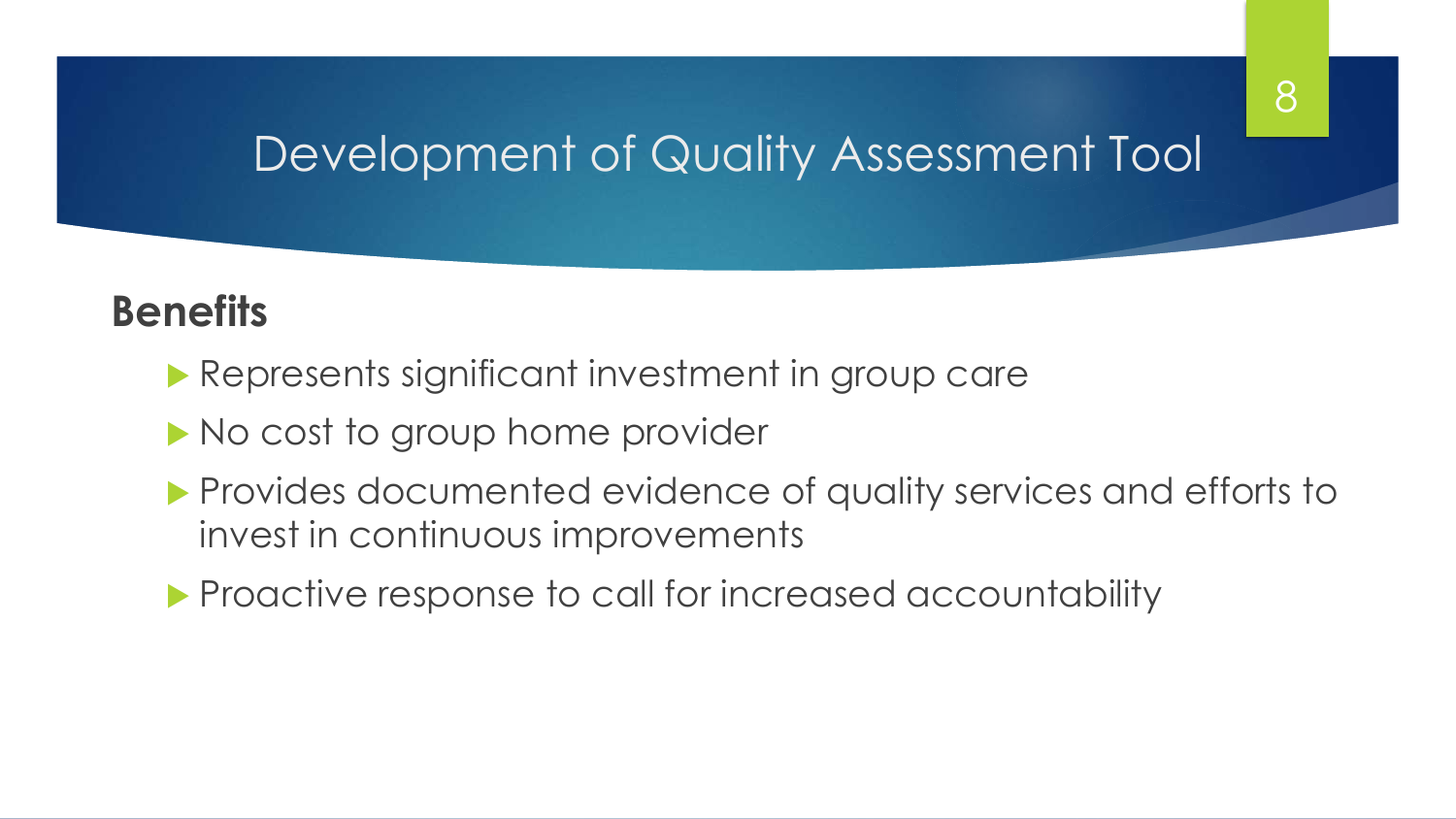## Group Care Quality Assessment Project Team

 $\overline{Q}$ 

#### **Project Lead Team:**

- Florida Institute for Child Welfare/Florida State University
- **Florida Department of Children and Families**
- **Key Consultants/Reviewers:** 
	- Group Care Quality Standard Workgroup Subcommittee
	- ▶ Boys Town National Research Institute
	- **Florida Coalition for Children**
	- ▶ Child advocates
	- **Former foster youth**
	- ▶ Child welfare academics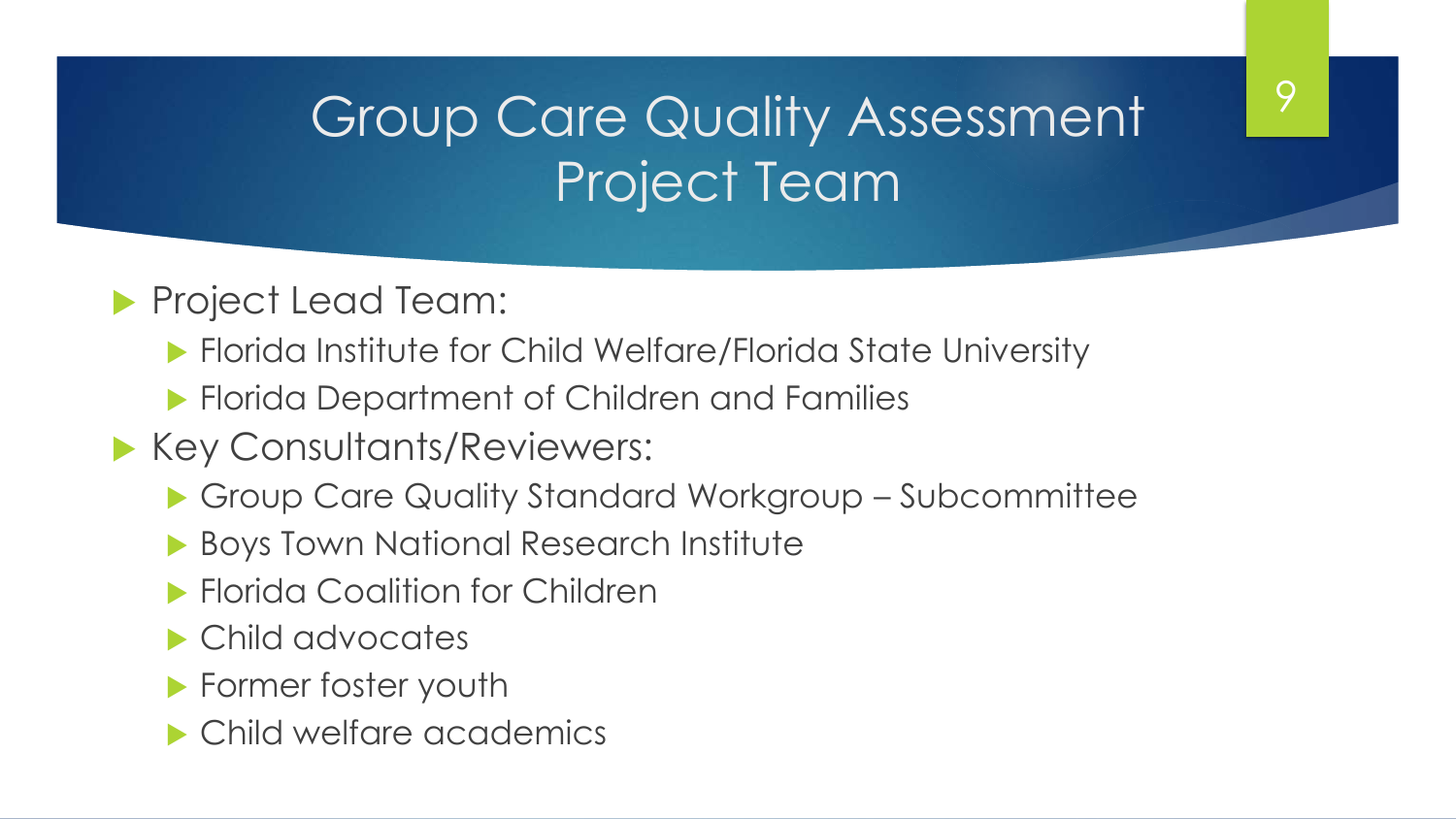### Group Care Quality Assessment Project Timeline

10

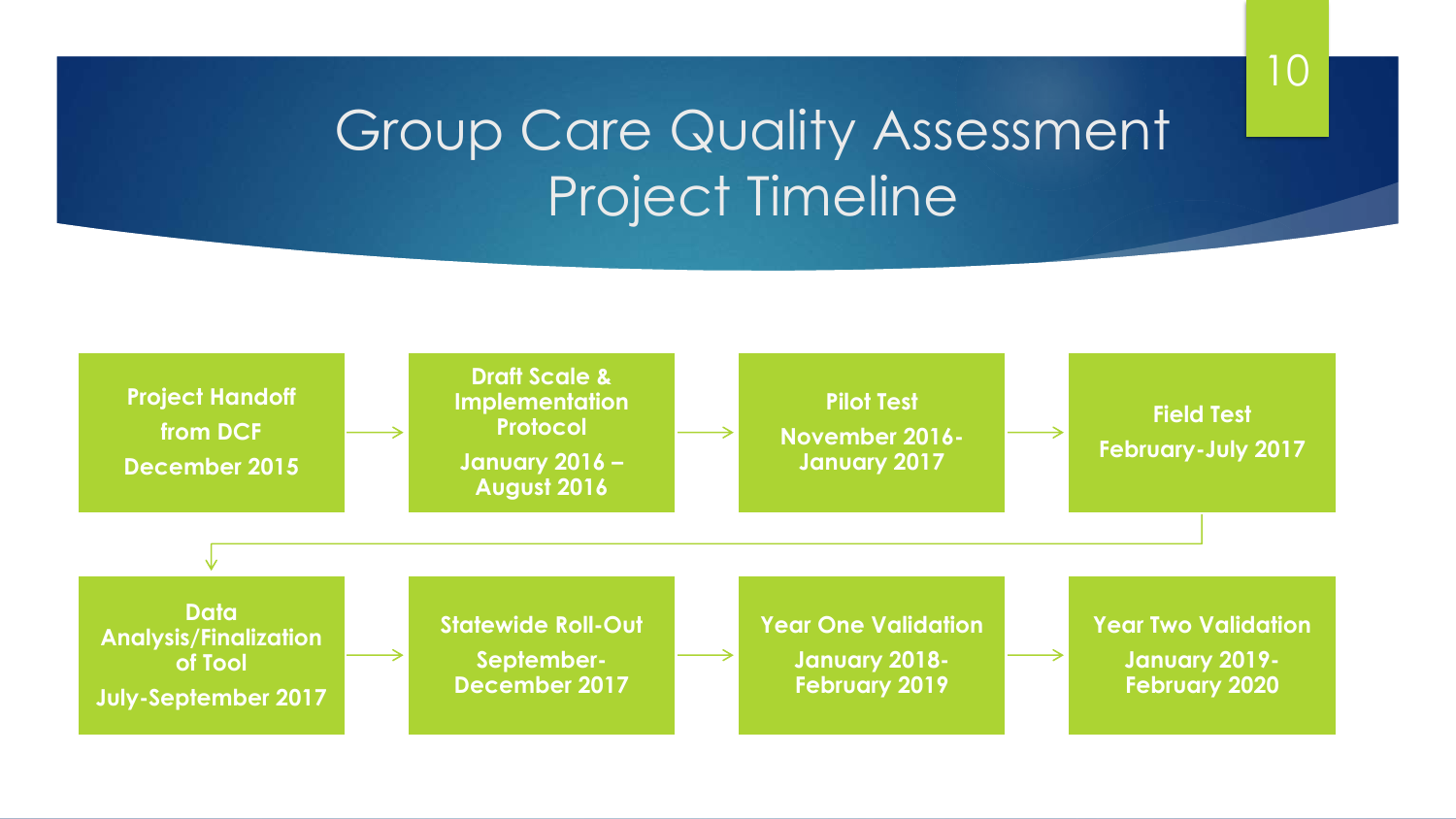11

#### **Potential issues/concerns**

- $\blacktriangleright$  Time consuming
- How will group homes be assessed?
- ▶ How information will be used?

#### **Guidelines for development**

- **Flexible/allows individualized approaches**
- Equitable
- **Informed by multiple key stakeholders**
- **Reliable/valid measure**
- Ease of implementation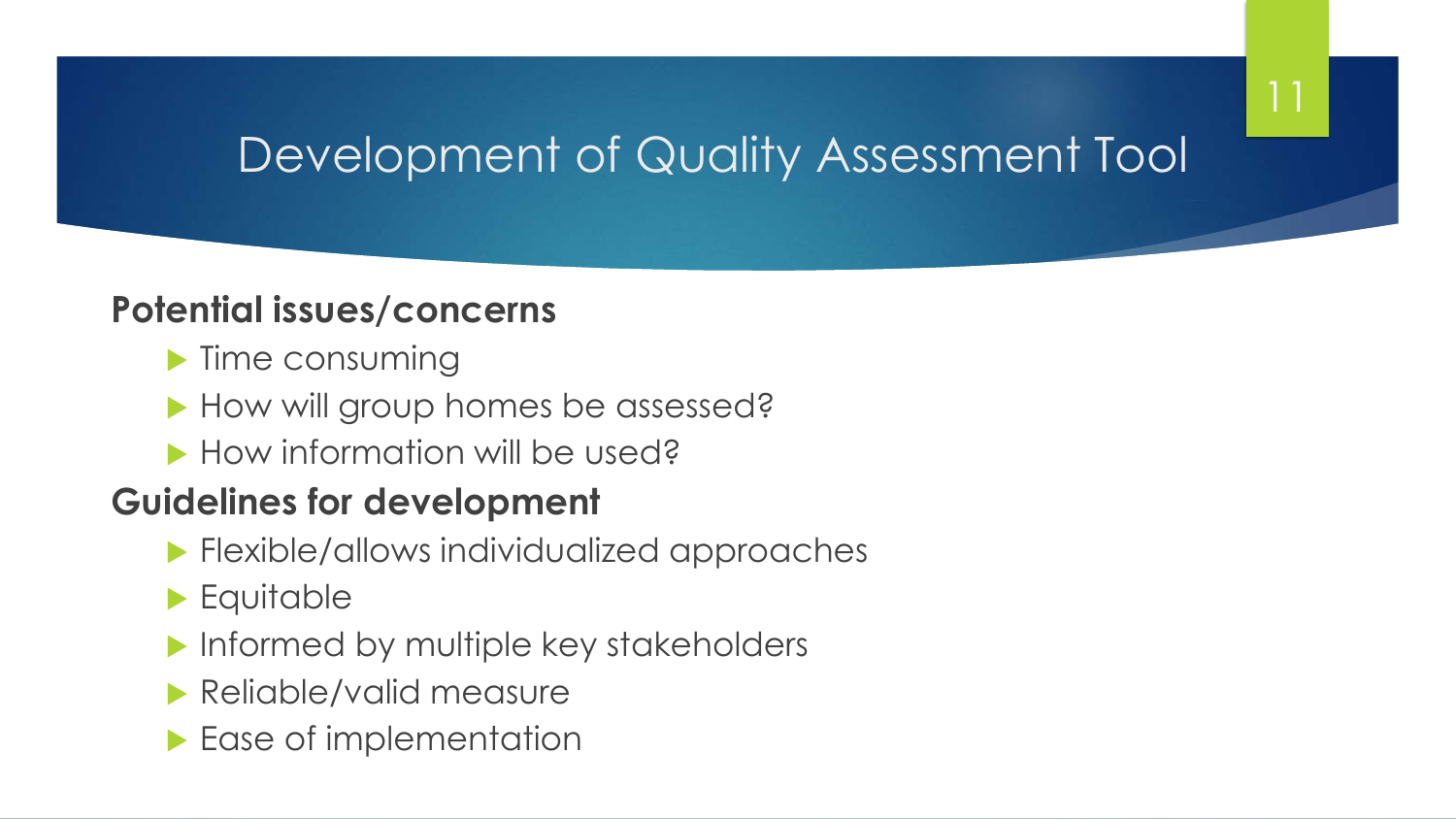- 1. Distilling & Operationalizing standards (Nov. Feb.)
- 2. Crosswalk standards with state licensing code (Feb. March)
- 3. Selection of priority standards (April May)
- 4. Draft assessment tool (June)
- 5. Develop draft implementation plan (July)
- 6. Content validation review (July)
- 7. Finalize pilot assessment tool (Aug.)



12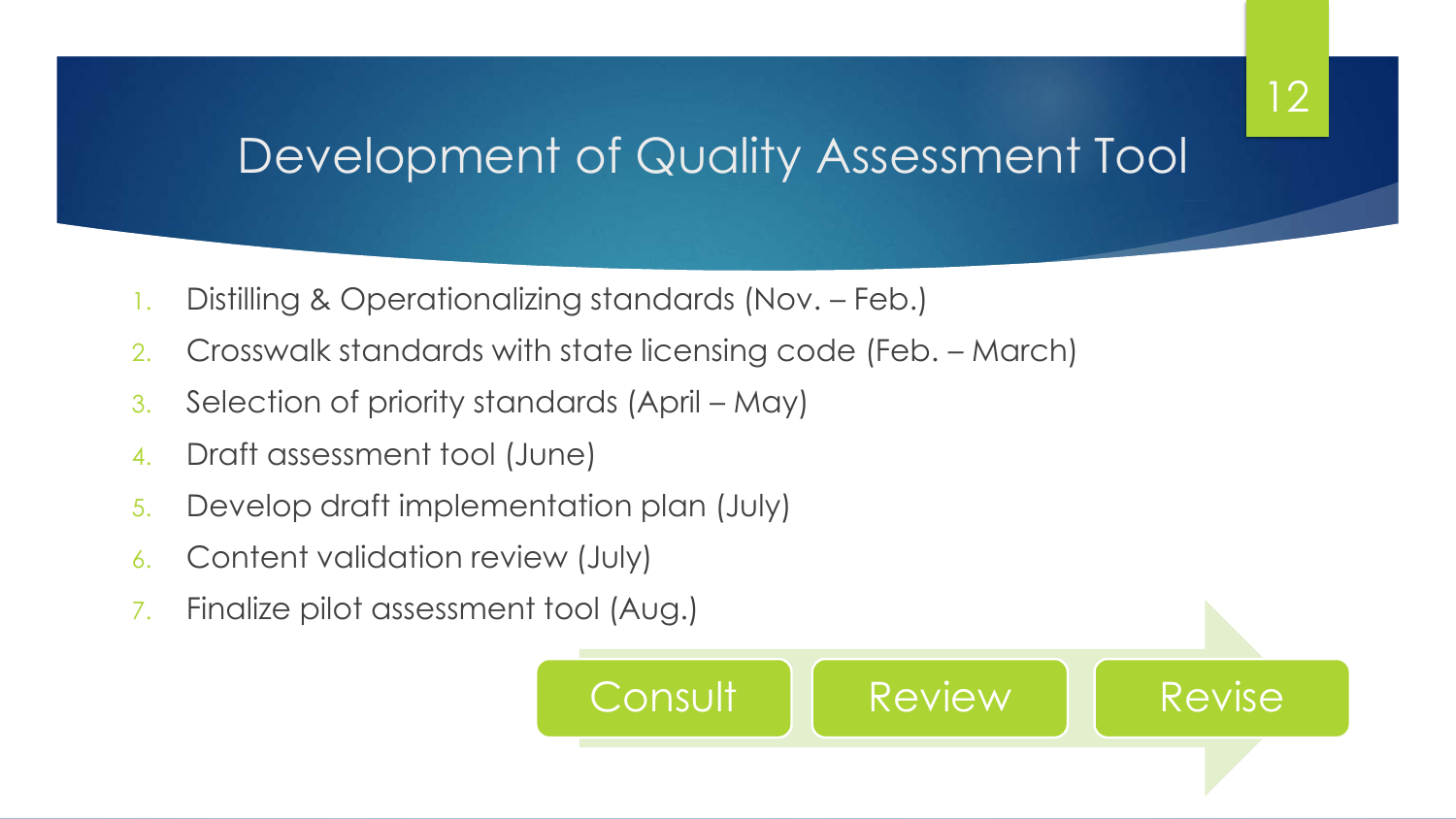13

#### **Multi-dimensional**

- Subscales measure eight practice domains
- $\blacktriangleright$  Items represent standards of practice within each domains

#### **Multi-informant**

- ▶ Service Provider Form
- **Youth Form**
- Document Verification Form

#### **Time-oriented (past 12 months)**

**On-line survey** 

#### **Five-point Likert-type scale**

- Rate statement based on how well it represents service provision or conditions in group home
- $(1 = not at all, 2 = a little, 3 = somewhat, 4 = mostly, 5 = completely)$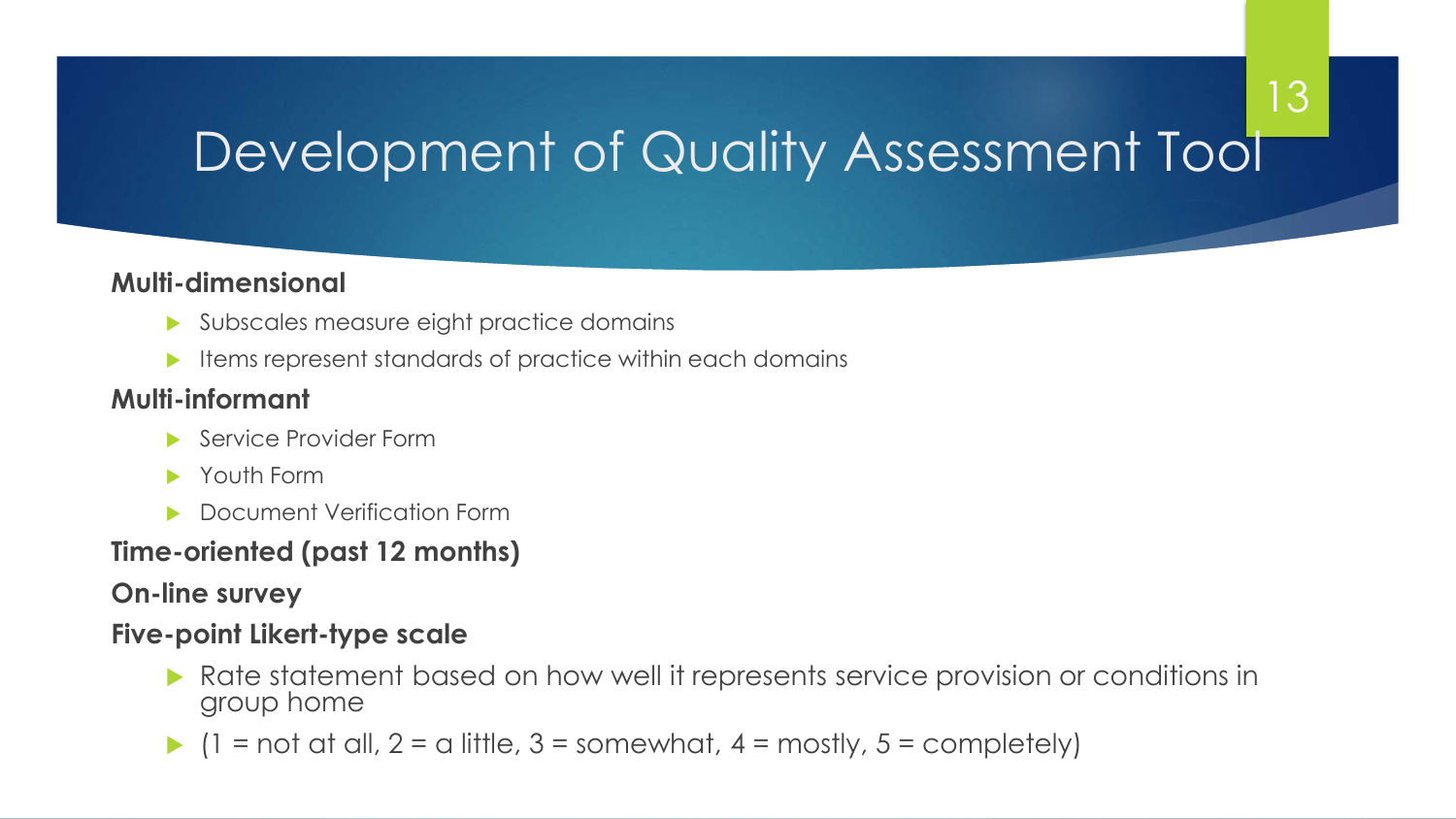14

#### **Means-based scoring**

- $\triangleright$  Subscale = average score on items within subscale
- Total = average score across subscale
- Global = Average subscales score across raters; Average total score across raters

#### **Interpretation**

- Items level of attainment of specific standards (e.g. inclusion of MDT in service planning)
- Subscale level of attainment of standards in a practice domain (e.g., Assessment, Admission, & Service/Treatment Planning)

Total – Overall attainment of quality standards across practice domains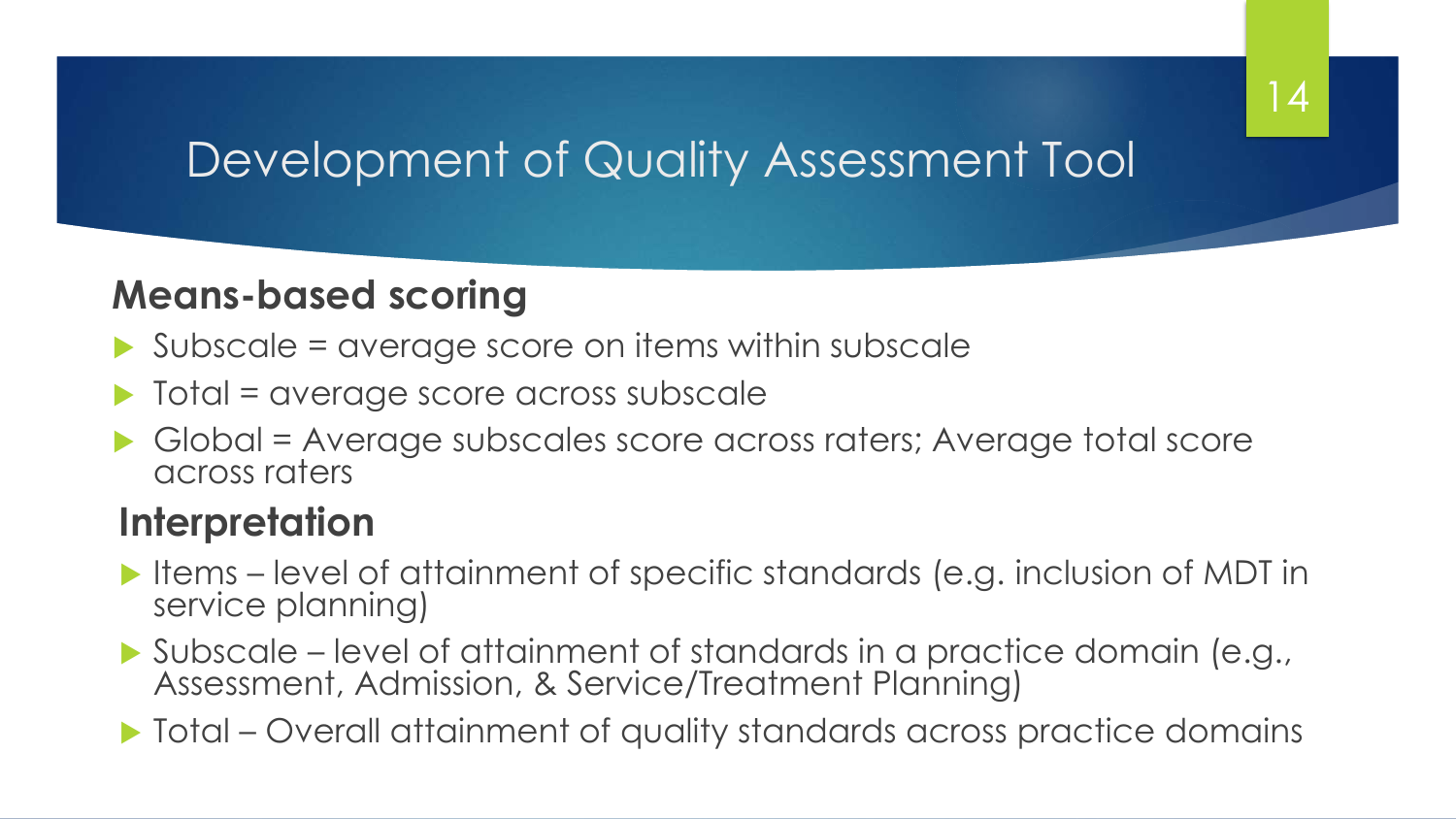## Phase III: Pilot Test of Quality Assessment Tool

15

#### **Purpose**

- Data-driven development process
	- The pilot is designed to collect field data and stakeholder feedback to inform the next phase of development of the assessment tool and implementation protocol.

#### **Example Pilot Questions:**

- Data sources: What appear to be the best, most reliable data sources?
- Item performance: How do different/similar respondents respond to survey items?
- Sampling: In what ways does the sampling strategy need to be developed to accurately accommodate varying operational structures of group homes across the state and to reduce potential for sampling biases?
- Scaling/scoring: Based on survey responses, what adjustments need to be made to the scaling and scoring of the assessment tool?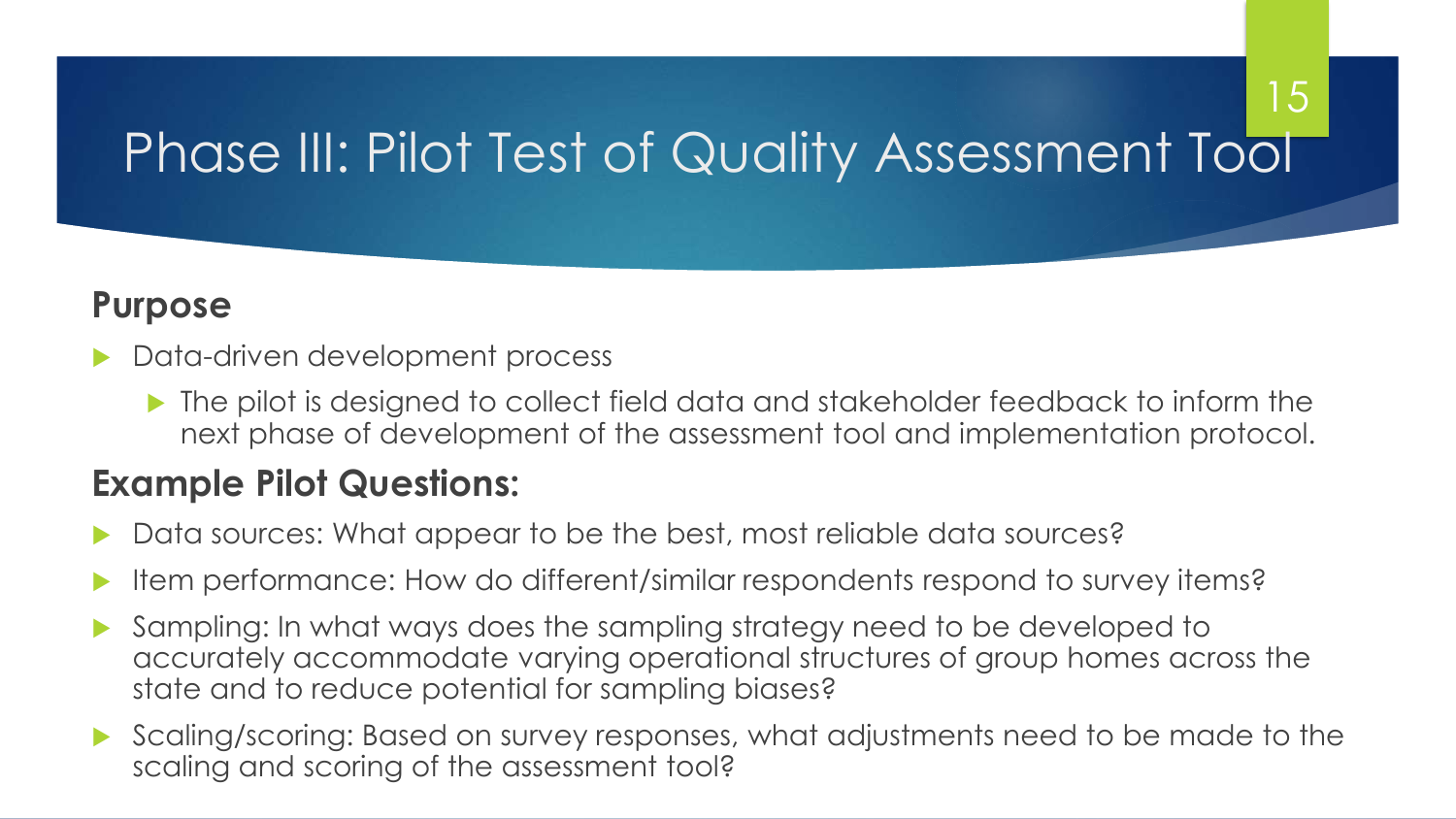## Pilot Test of Quality Assessment Tool

16

## **Timeline: November 2016 – January 2017**

### **Setting/Sample**

- Central Region
- *n* = 11 group homes

### **Procedures**

- **Licensing specialists provide oversight & facilitate access** to assessment surveys
- **For each group home, all three forms completed**
- ▶ On-going technical support/Weekly progress calls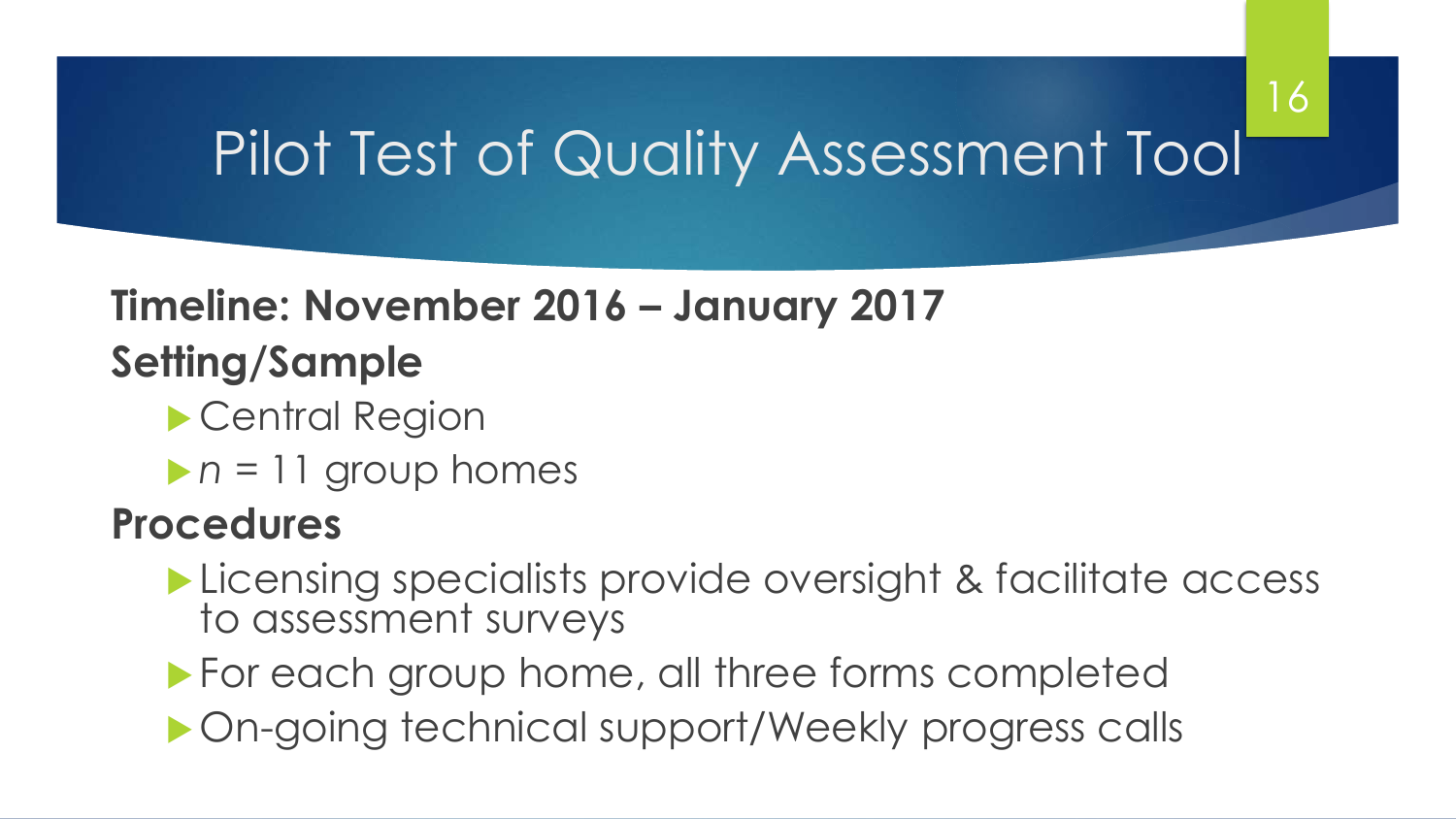### 17

## What happens after the pilot?

### **Debriefing meeting – January 2016 (TBD)**

- Research team will provide a brief report of what we learned from pilot
- **Discuss implementation of assessment with pilot** participants
	- What challenges were encountered?
	- What could be improved?
	- What went well?
- **Respond to stakeholder questions**
- **Discuss next steps**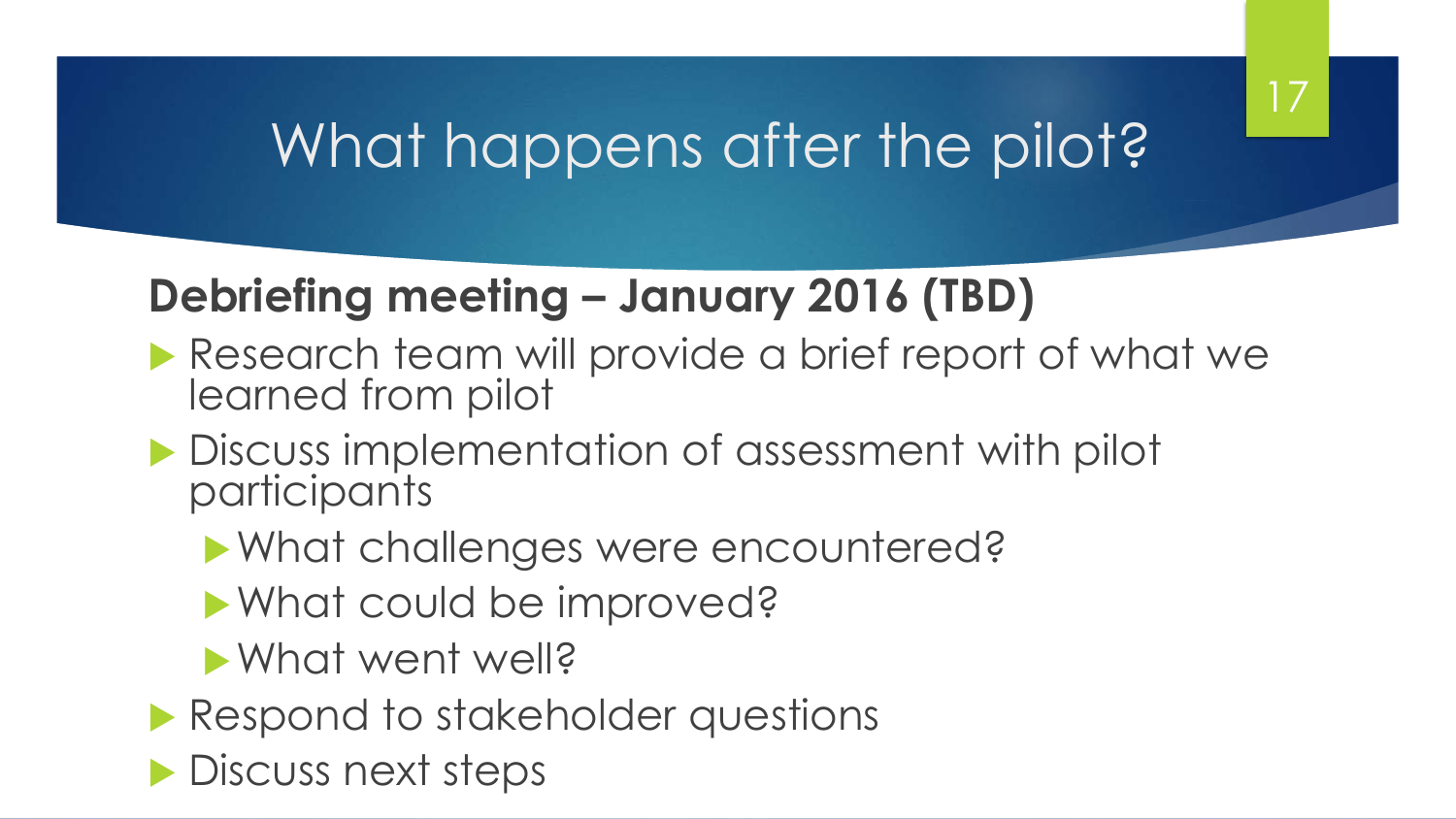## What happens after the pilot?

### **Analysis of survey & implementation data**

- Use of data to adapt assessment:
	- Adjustments to implementation protocol
	- Adjustments to survey design
	- **International revision**
	- Adapt scaling and scoring procedures as needed
- **Preparation for field test**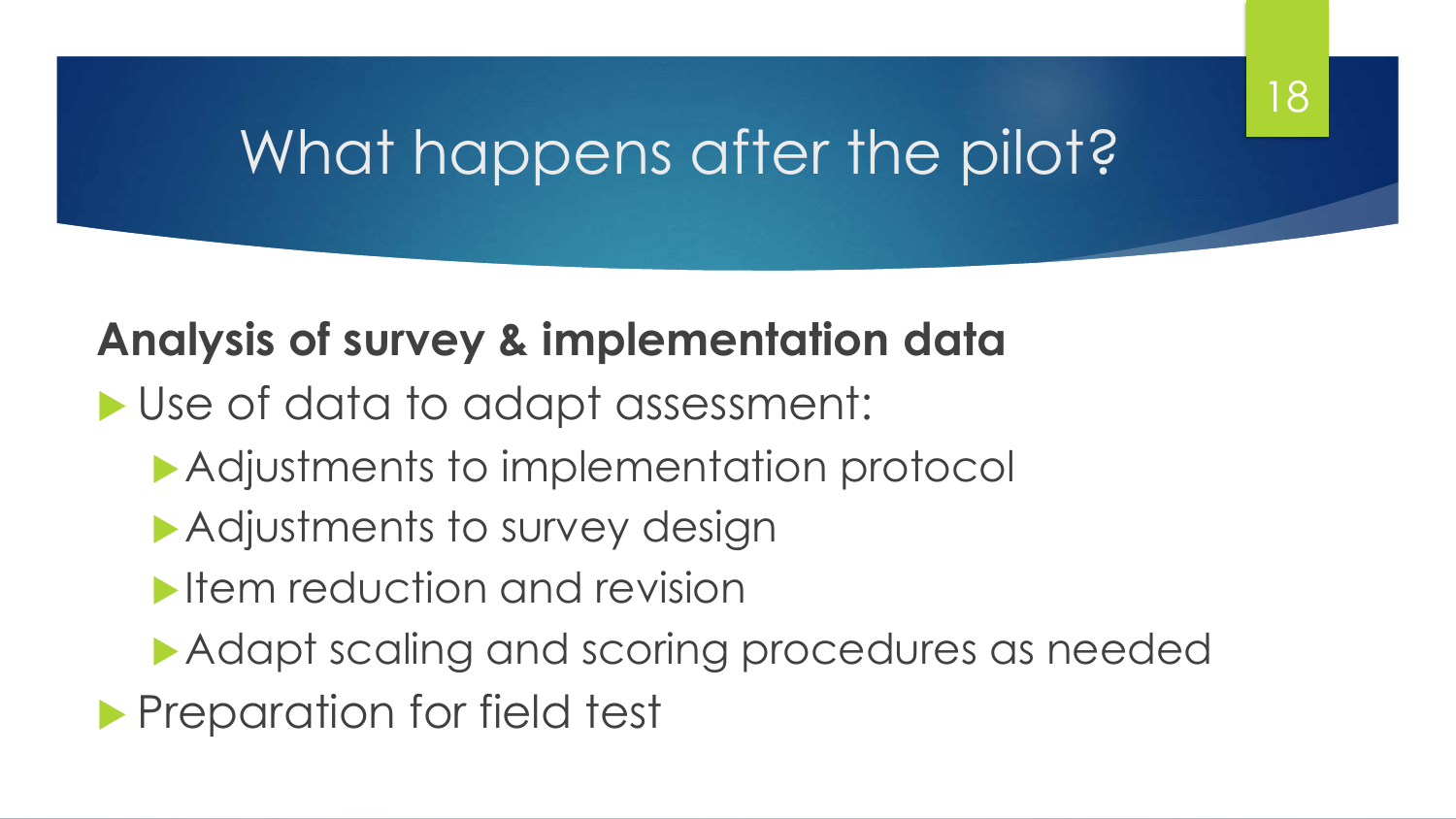# **Moving Forward** 19

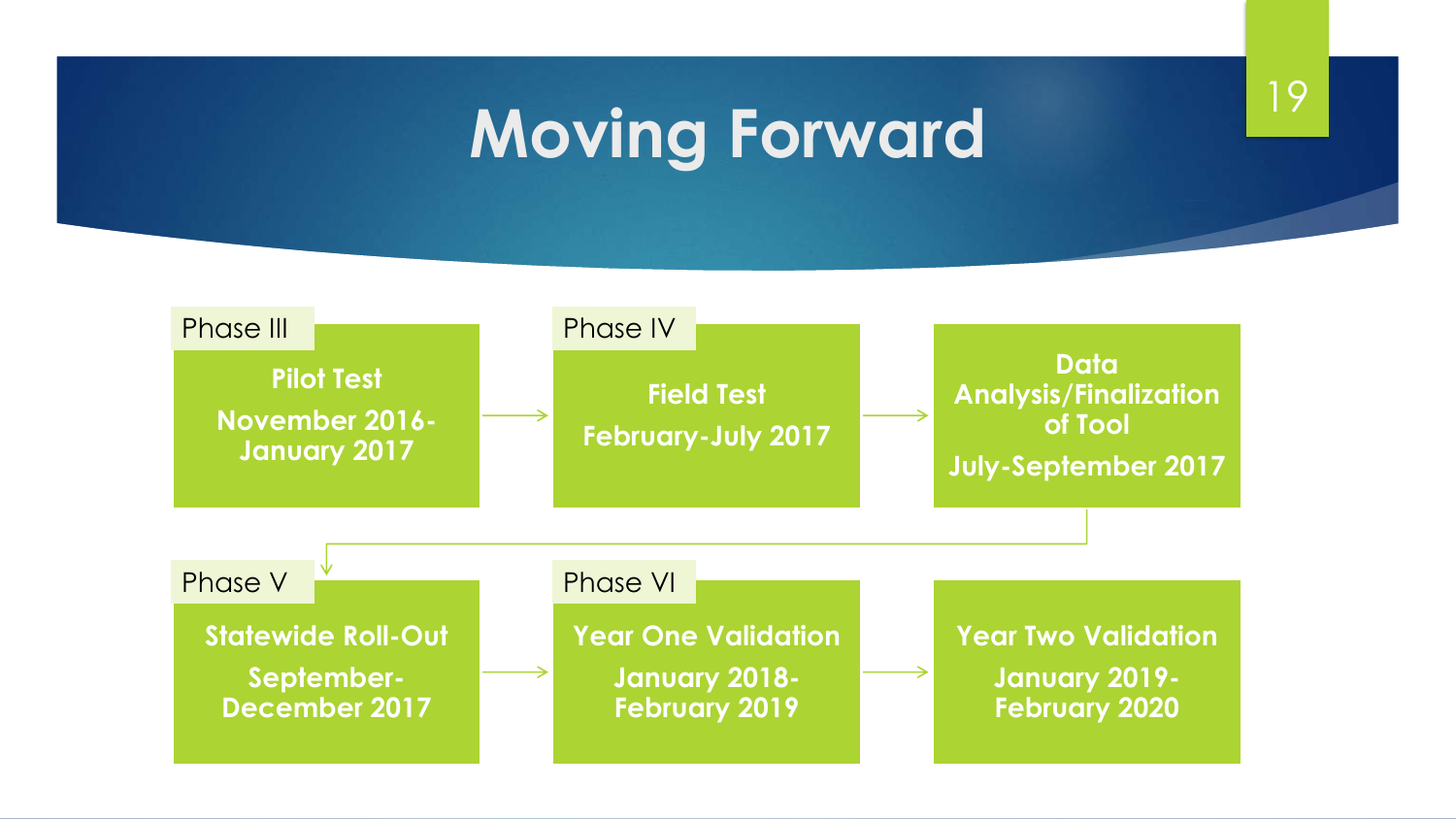

Shamra Boel-Studt Phone: (850) 644-9712 Email: [sboelstudt@fsu.edu](mailto:sboelstudt@fsu.edu)

Xiomara Turner Phone: (850) 717-4659 Email: Xiomara.Turner@myflfamilies.com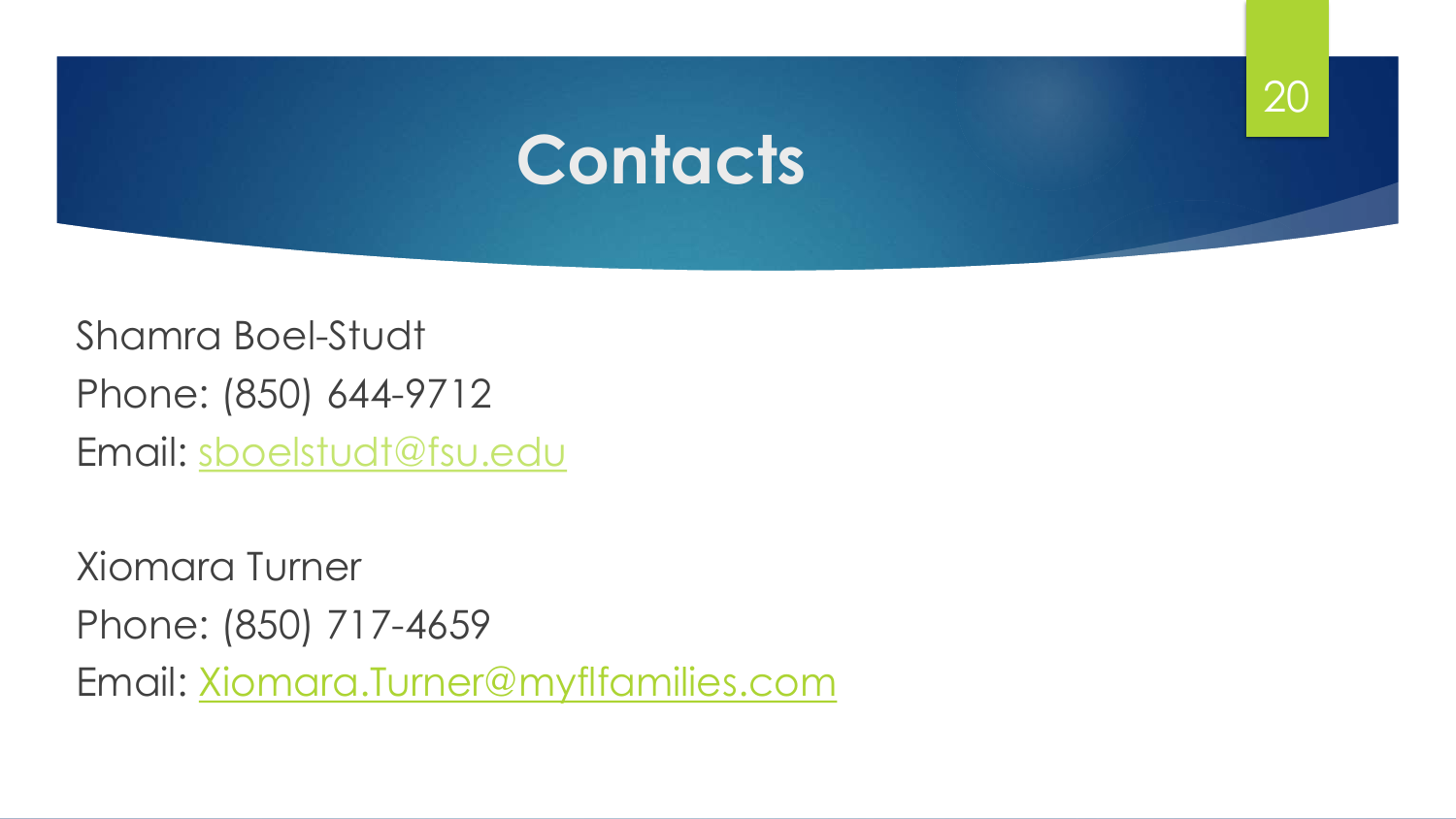

## Questions?